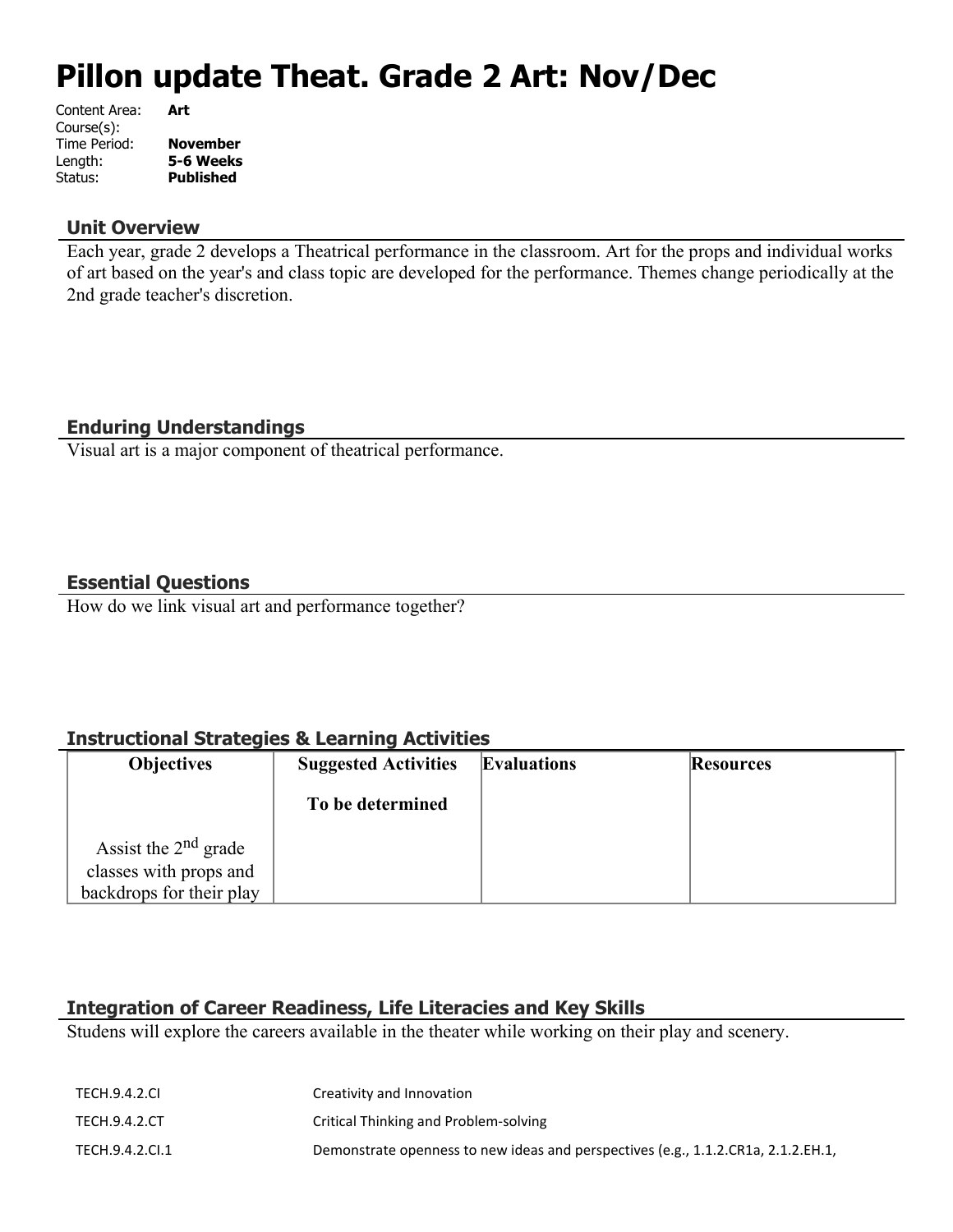|                      | 0.1.2. CIVICS CIVI. Z J.                                                                 |
|----------------------|------------------------------------------------------------------------------------------|
| TECH.9.4.2.CI.2      | Demonstrate originality and inventiveness in work (e.g., 1.3A.2CR1a).                    |
| WRK.9.2.2.CAP.1      | Make a list of different types of jobs and describe the skills associated with each job. |
| TECH.9.4.2.CT.3      | Use a variety of types of thinking to solve problems (e.g., inductive, deductive).       |
| <b>WRK.9.2.2.CAP</b> | Career Awareness and Planning                                                            |
|                      |                                                                                          |

 $6.1.2 \times 10^{-2}$ 

# **Technology and Design Integration**

There is no technology used in this unit.

# **Interdisciplinary Connections**

| LA.SL.2.1   | Participate in collaborative conversations with diverse partners about grade 2 topics and<br>texts with peers and adults in small and larger groups.      |
|-------------|-----------------------------------------------------------------------------------------------------------------------------------------------------------|
| LA.RL.2.1   | Ask and answer such questions as who, what, where, when, why, and how to demonstrate<br>understanding of key details in a text.                           |
| LA.SL.2.1.B | Build on others' talk in conversations by linking their explicit comments to the remarks of<br>others.                                                    |
| LA.SL.2.5   | Use multimedia; add drawings or other visual displays to stories or recounts of<br>experiences when appropriate to clarify ideas, thoughts, and feelings. |

## **Differentiation**

- Understand that gifted students, just like all students, come to school to learn and be challenged.
- Pre-assess your students. Find out their areas of strength as well as those areas you may need to address before students move on.
- Consider grouping gifted students together for at least part of the school day.
- Plan for differentiation. Consider pre-assessments, extension activities, and compacting the curriculum.
- Use phrases like "You've shown you don't need more practice" or "You need more practice" instead of words like "qualify" or "eligible" when referring to extension work.
- Encourage high-ability students to take on challenges. Because they're often used to getting good grades, gifted students may be risk averse.

## **Definitions of Differentiation Components**:

- o Content the specific information that is to be taught in the lesson/unit/course of instruction.
- o Process how the student will acquire the content information.
- o Product how the student will demonstrate understanding of the content.
- o Learning Environment the environment where learning is taking place including physical location and/or student grouping

## **Differentiation occurring in this unit:**

Students will be encouraged to improve and challenge thier art skills as they proceed.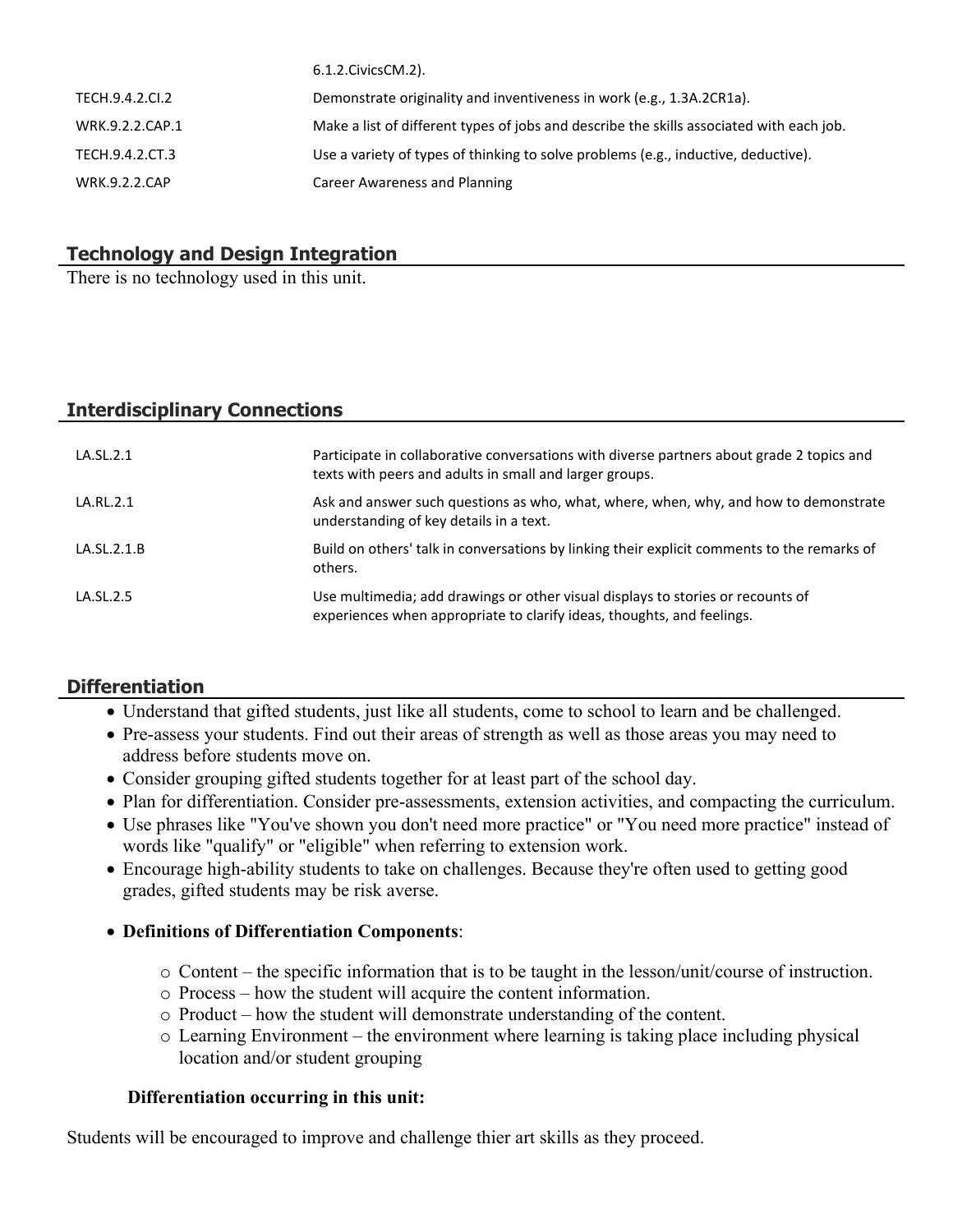Simpler instructions and tasks will be assigned for struggling students.

For Gifted:

Encourage students to explore concepts in depth and encourage independent studies or investigations. Use thematic instruction to connect learning across the curriculum. Encourage creative expression and thinking by allowing students to choose how to approach a problem or assignment. Expand students' time for free reading. Invite students to explore different points of view on a topic of study and compare the two. Provide learning centers where students are in charge of their learning. Brainstorm with gifted children on what types of projects they would like to explore to extend what they're learning in the classroom. Determine where students' interests lie and capitalize on their inquisitiveness. Refrain from having them complete more work in the same manner. Employ differentiated curriculum to keep interest high. Avoid drill and practice activities. Ask students' higher level questions that require students to look into causes, experiences, and facts to draw a conclusion or make connections to other areas of learning. If possible, compact curriculum to allow gifted students to move more quickly through the material. Encourage students to make transformations- use a common task or item in a different way. From

http://www.bsu.edu/web/lshasky/Forms/Interventions/Gifted.pdf

# **Modifications & Accommodations**

In addition to the differentiation above, individual IEP's and 504's will be accommodated.

Refer to QSAC EXCEL SMALL SPED ACCOMMOCATIONS spreadsheet in this discipline.

**Modifications and Accommodations used in this unit:**

# **Benchmark Assessments**

**Benchmark Assessments** are given periodically (e.g., at the end of every quarter or as frequently as once per month) throughout a school year to establish baseline achievement data and measure progress toward a standard or set of academic standards and goals.

# **Schoolwide Benchmark assessments:**

Aimsweb benchmarks 3X a year

Linkit Benchmarks 3X a year

DRA

# **Additional Benchmarks used in this unit:**

Teacher observation and records to show growth over time in art skills.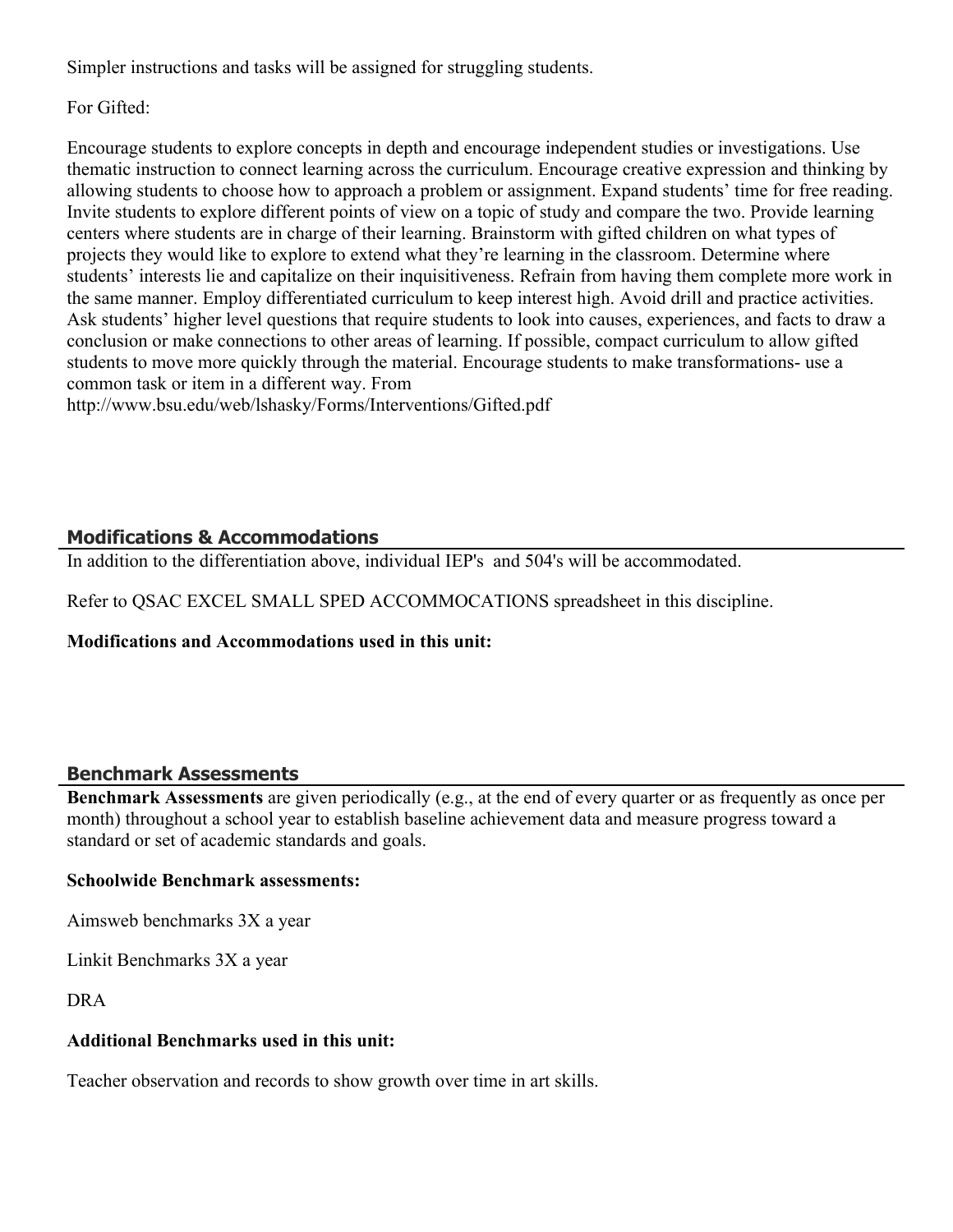## **Formative Assessments**

Assessment allows both instructor and student to monitor progress towards achieving learning objectives, and can be approached in a variety of ways. **Formative assessment** refers to tools that identify misconceptions, struggles, and learning gaps along the way and assess how to close those gaps. It includes effective tools for helping to shape learning, and can even bolster students' abilities to take ownership of their learning when they understand that the goal is to improve learning, not apply final marks (Trumbull and Lash, 2013). It can include students assessing themselves, peers, or even the instructor, through writing, quizzes, conversation, and more. In short, formative assessment occurs throughout a class or course, and seeks to improve student achievement of learning objectives through approaches that can support specific student needs (Theal and Franklin, 2010, p. 151).

## **Formative Assessments used in this unit:**

Teacher observations during the process

Discussion

## **Summative Assessments**

**summative assessments** evaluate student learning, knowledge, proficiency, or success at the conclusion of an instructional period, like a unit, course, or program. Summative assessments are almost always formally graded and often heavily weighted (though they do not need to be). Summative assessment can be used to great effect in conjunction and alignment with formative assessment, and instructors can consider a variety of ways to combine these approaches.

## **Summative assessments for this unit:**

Successful and timely completion of props for the play.

## **Instructional Materials**

Materials vary from year to year. Book/play choices dictate material choice.

## **Standards**